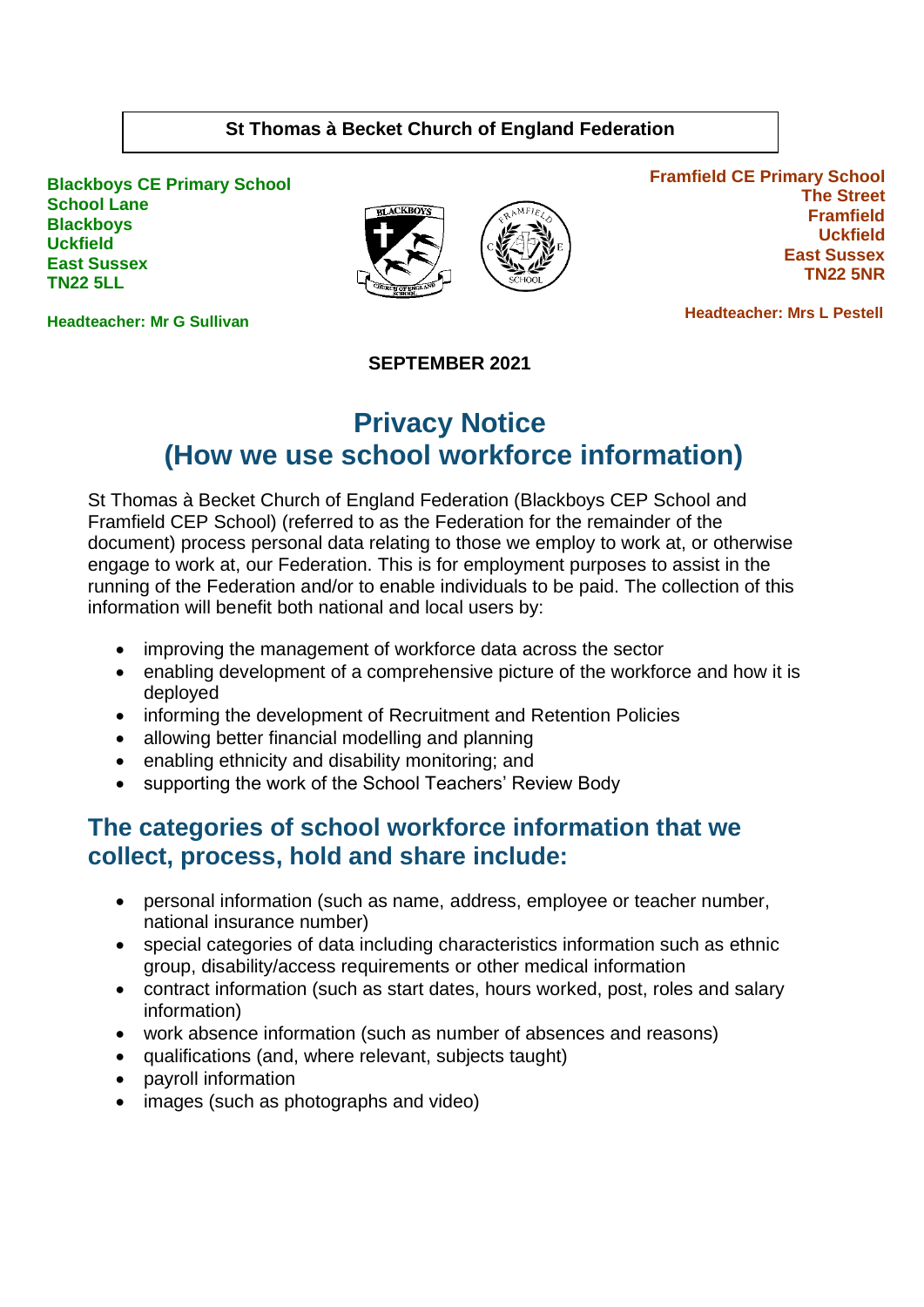# **Why we collect and use this information**

We use school workforce data to:

- enable the development of a comprehensive picture of the workforce and how it is deployed
- inform the development of Recruitment and Retention Policies
- enable individuals to be paid
- recruit and employ staff
- preserve the Federation school's history and collective memory.

### **The lawful basis on which we process this information**

Under current Data Protection Legislation, the Federation must identify a valid lawful basis for any data processing they carry out. We process personal data in relation to members of staff using the following lawful basis:

UK General Data Protection Regulation (GDPR) Article 6 (1)

- Processing is necessary for the performance of a contract to which the data subject is party or in order to take steps at the request of the data subject prior to entering into a contract.
- Processing is necessary for compliance with a legal obligation to which the controller is subject.
- The data subject has given consent to the processing of his or her personal data.
- Processing is necessary for the performance of a task carried out in the public interest or in the exercise of official authority vested in the controller.

UK GDPR Article 9 (2)

- Processing is necessary for the purposes of carrying out the obligations and exercising the specific rights of the controller or of the data subject in the field of employment.
- Processing is necessary for the purpose of preventative or occupational medicine or for the assessment of the working capacity of the employee.
- Processing is necessary for reasons of substantial public interest.
- The data subject has given explicit consent to the processing of their personal data.
- We are required to for reasons of "public health", for example during a pandemic.

Please see the Federation's Special Category Data Policy for more information about how we process this type of data. This Policy can be found on our School's websites.

Where we keep records and information containing personal data for a longer time, we do this for archiving purposes in the public interest. We keep these records to preserve the Federation school's history, key events and collective memory. We will provide access to these records for research or statistical purposes, taking reasonable measures to protect the personal data they may contain.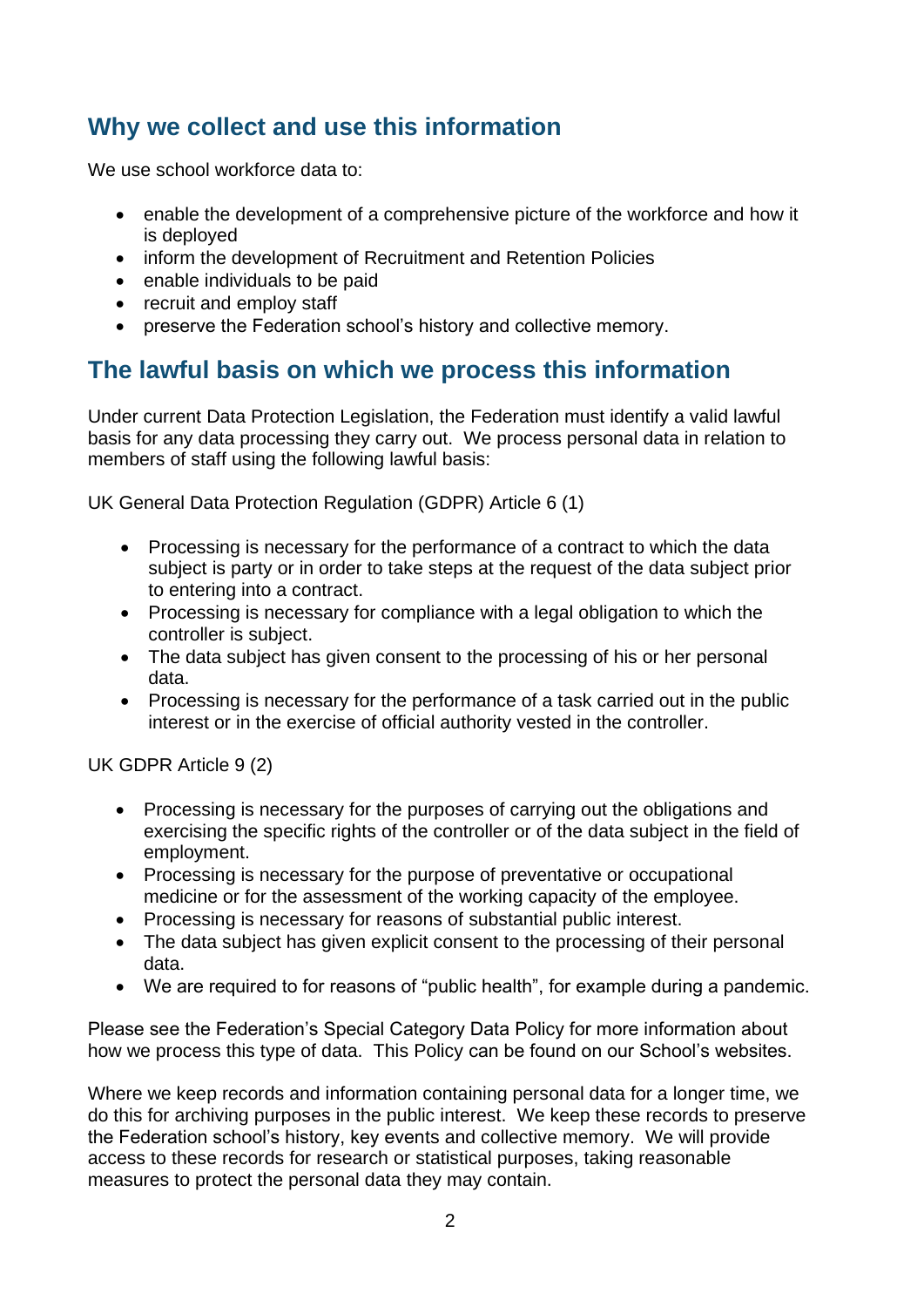# **Collecting workforce information**

We collect personal information via

- Employment Application Forms
- Eligibility to Work in the UK Documentation
- DBS Records
- Health Declaration
- References
- Business or Pecuniary Interests Forms
- Pension Starter Forms (for payroll purposes)
- Bank Details Starter Forms (for payroll purposes)
- Certificates of Qualifications and Training Records

Workforce data is essential for the Federation's operational use. Whilst the majority of information you provide to us is mandatory, some of it is provided to us on a voluntary basis. In order to comply with Data Protection Legislation, we will inform you whether you are required to provide certain school workforce information to us or if you have a choice in this.

# **Storing workforce information**

We hold data securely for the set amount of time shown in our Retention Policy. For more information on our Data Retention Policy and how we keep your data safe please see the Federation's Records Management and Retention Policy on the Staff Drive.

We will keep a limited and reasonable amount of personal information for a longer time, where it appears in records that are of historic value or it is in the public interest to keep as part of the Federation school's history and collective memory. We store these records securely in our school archives for permanent preservation.

# **Who we share this information with**

We routinely share this information with:

- Statutory sharing with our Local Authority
- the Department for Education (DfE)
- our Local Diocese
- Traded Services purchased through the Local Authority (e.g. for Legal, Human Resources or Information Governance Support).
- Learning Platforms or software providers used by Federation schools to support education provision.

We only share data with organisations who have adequate security measures and protections in place.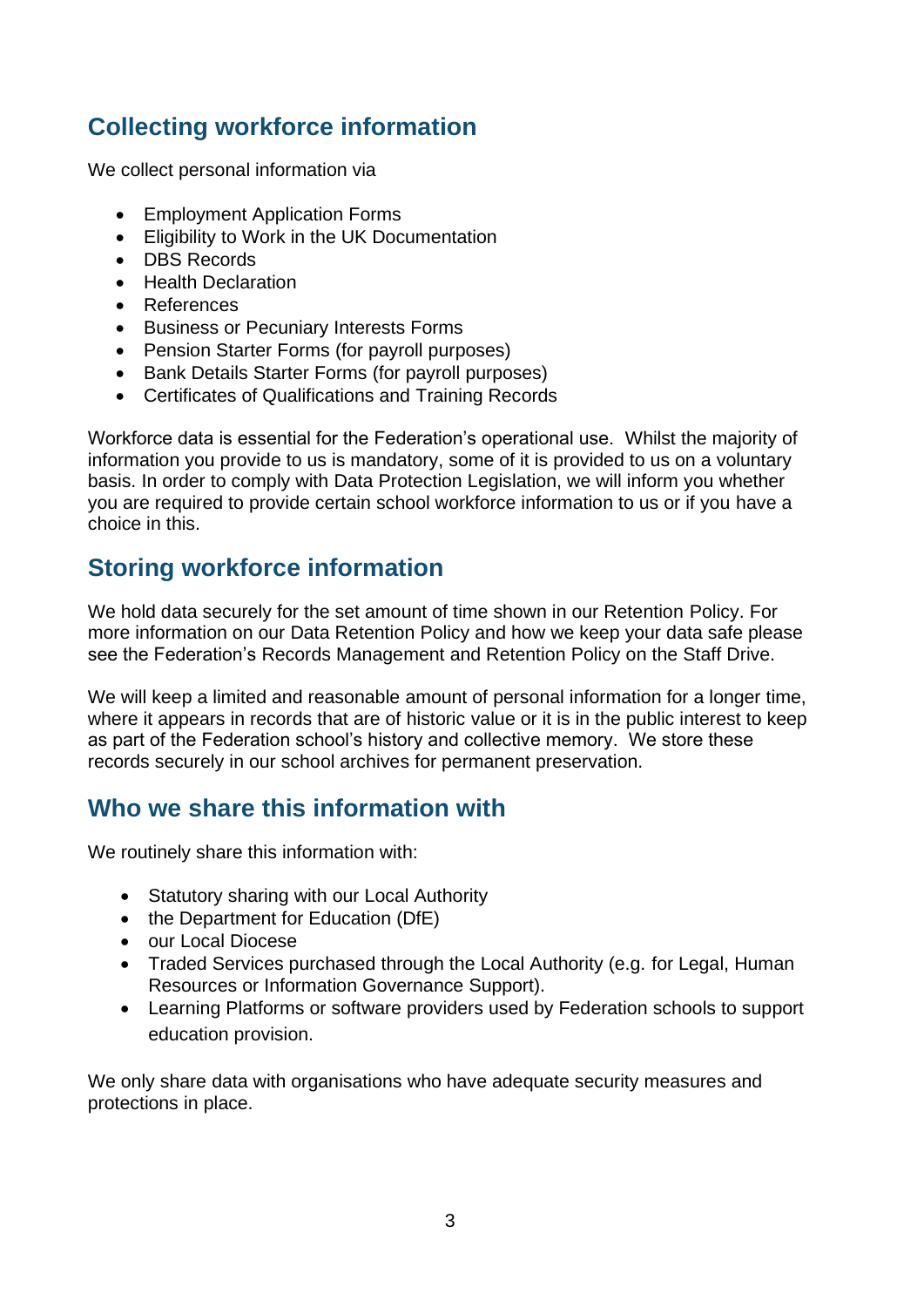## **Why we share school workforce information**

We do not share information about workforce members without consent unless the law and our policies allow us to do so.

#### **Local Authority**

We are required to share information about our workforce members with our Local Authority (LA) under section 5 of the Education (Supply of Information about the School Workforce) (England) Regulations 2007 and amendments.

#### **Department for Education (DfE)**

The Department for Education (DfE) collects personal data from educational settings and local authorities via various statutory data collections. We are required to share information about our school employees with our Local Authority (LA) and the Department for Education (DfE) under section 5 of the Education (Supply of Information about the School Workforce) (England) Regulations 2007 and amendments.

All data is transferred securely and held by the DfE under a combination of software and hardware controls which meet the current Government Security Policy Framework.

## **Requesting access to your personal data**

Under Data Protection Legislation, you have the right to request access to information about you that we hold. To make a request for your personal information, contact your Headteacher.

Depending on the lawful basis above, you may also have the right to:

- ask us for access to information about you that we hold
- object to processing of personal data that is likely to cause, or is causing, damage or distress
- prevent processing for the purpose of direct marketing
- object to decisions being taken by automated means
- in certain circumstances, have inaccurate personal data rectified, blocked, erased or destroyed; and
- restrict our processing of your personal data (i.e. permitting its storage but no further processing)
- a right to seek redress, either through the ICO or through the courts.

If you have a concern about the way we are collecting or using your personal data, we ask that you raise your concern with us in the first instance. Alternatively, you can contact the Information Commissioner's Office at [https://ico.org.uk/concerns/.](https://ico.org.uk/concerns/)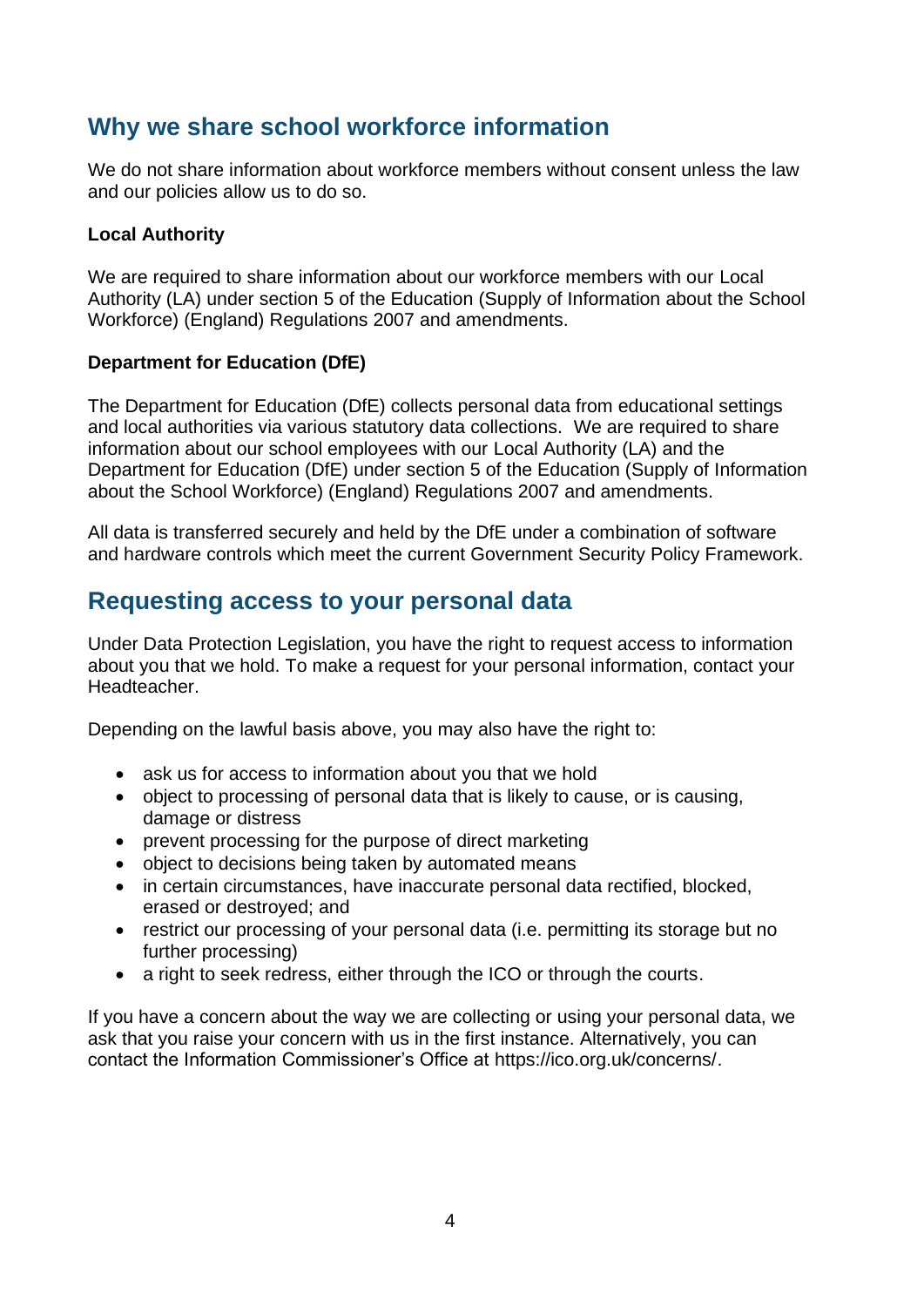# **Withdrawal of consent and the right to lodge a complaint**

Where we are processing your personal data with your consent, you have the right to withdraw that consent. If you change your mind, or you are unhappy with our use of your personal data, please let us know by contacting your Headteacher.

## **Data Protection Officer**

Peter Questier (East Sussex County Council, Information Governance Team. Children's Services)

However, please contact your Headteacher in the first instance if you have a query regarding this Privacy Notice or how your information is used.

### **How Government uses your data**

The workforce data that we lawfully share with the DfE through data collections:

- informs departmental policy on pay and the monitoring of the effectiveness and diversity of the school workforce
- links to school funding and expenditure
- supports "longer term" research and monitoring of educational policy.

### **Data collection requirements**

The DfE collects and processes personal data relating to those employed by schools (including Multi Academy Trusts) and local authorities that work in state funded schools (including all maintained schools, all academies and free schools and all special schools including Pupil Referral Units and Alternative Provision). All state funded schools are required to make a census submission because it is a statutory return under sections 113 and 114 of the Education Act 2005.

To find out more about the data collection requirements placed on us by the Department for Education including the data that we share with them, go to [https://www.gov.uk/education/data-collection-and-censuses-for-schools.](https://www.gov.uk/education/data-collection-and-censuses-for-schools)

# **Sharing by the Department**

The Department may share information about school employees with third parties who promote the education or well-being of children or the effective deployment of school staff in England by:

- conducting research or analysis
- producing statistics
- providing information, advice or guidance.

The Department has robust processes in place to ensure that the confidentiality of personal data is maintained and there are stringent controls in place regarding access